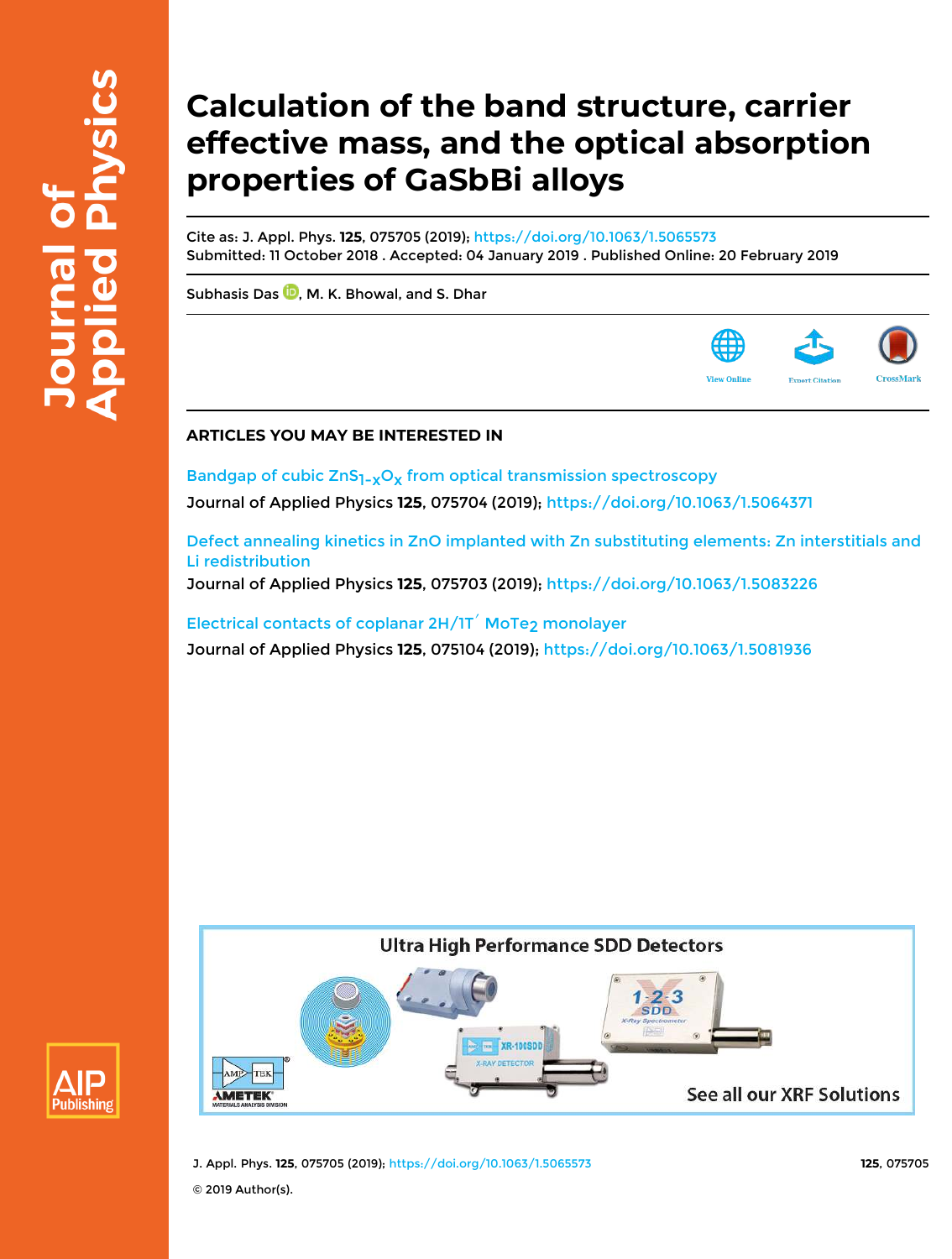# Calculation of the band structure, carrier effective mass, and the optical absorption properties of GaSbBi alloys

Cite as: J. Appl. Phys. 125, 075705 (2019); doi: 10.1063/1.5065573 Submitted: 11 October 2018 · Accepted: 4 January 2019 · Published Online: 20 February 2019



Subhasis Das, $^{1,2,a)}$   $\blacksquare$  M. K. Bhowal, $^2$  and S. Dhar $^2$ 

# AFFILIATIONS

<sup>1</sup>Centre for Research in Nanoscience and Nanotechnology, University of Calcutta, JD Sector-2, Salt Lake City, Kolkata 700098, India

<sup>2</sup>Department of Electronic Science, University of Calcutta, 92-APC Road, Kolkata 700009, India

Note: This paper is part of the Special Topic on: Highly Mismatched Semiconductors Alloys: from Atoms to Devices. a)**E-mail:** subhasisdas700@gmail.com

# **ABSTRACT**

The details of the electronic band structure of GaSbBi as functions of Bi mole fraction and along different symmetry directions of the crystal are calculated using a 14 band k.p model considering the band anti-crossing interaction between the valence band of the host III-V material and the Bi related impurity level resonant with the host. The effect of the lattice strain on the band structure as a result of incorporating a higher amount of Bi in the material is also studied. Variations of the bandgap energy, spin orbit split-off energy, band offsets, and the different sub-band energies are presented as functions of Bi content in GaSbBi as well as along the three symmetric k directions. Effective mass of the charge carriers and their dependence on Bi content is investigated. Furthermore, the intrinsic carrier concentration of the material as a function of Bi composition is evaluated. Finally, the optical absorption in the material is investigated considering the electronic transitions involving various valence sub bands and the conduction band.

Published under license by AIP Publishing. https://doi.org/10.1063/1.5065573

#### INTRODUCTION

A number of experimental $1-4$  and theoretical<sup>5,6</sup> works, carried out in the last few years, have investigated the details of the characteristic properties of the material GaSbBi, such as bandgap reduction with increasing Bi content and the large increase in spin orbit splitting energy. These characteristics make the material suitable for optoelectronic device applications in the mid-infrared spectral region.<sup>7</sup> Investigations have focused on the growth of  $GaSb<sub>1-x</sub>Bi<sub>x</sub>$  epitaxial layers on GaSb substrates with different Bi compositions and on the study of the structural, electrical, and optical properties. Growth of the material has been observed by molecular beam epitaxy (MBE)<sup>8</sup> and liquid phase epitaxy  $(LPE)$ .<sup>1</sup> Recently, the growth of GaSbBi/GaSb multiple quantum well structures and fabrication of laser diodes, based on the same, have been reported.<sup>7</sup> Carrier effective mass is known to have an important role in determining the optical and the electronic transport properties of semiconductors. Bi is reported to play a significant role

on the value of the effective mass of the charge carriers in GaAsBi,<sup>9</sup> and a few experimental studies, done on GaAsBi, are related to the electron effective mass.<sup>10,11</sup>

In this article, we have presented a detailed calculation on the band structure of GaSbBi along different k-directions by using a 14 band k.p band anti-crossing (BAC) model. The model has been used to calculate the Bi-related bandgap reduction and the enhancement of the spin orbit splitting in GaSbBi as a function of Bi composition. In addition, carrier effective masses and the intrinsic carrier concentration as functions of Bi composition and along the symmetry k directions have been investigated which gave interesting information on the transport properties of the material. A theoretically simulated optical absorption coefficient for the inter band transitions in GaSbBi was found to be modified significantly by the perturbation of the localized Bi states into the valence band states of the host GaSb.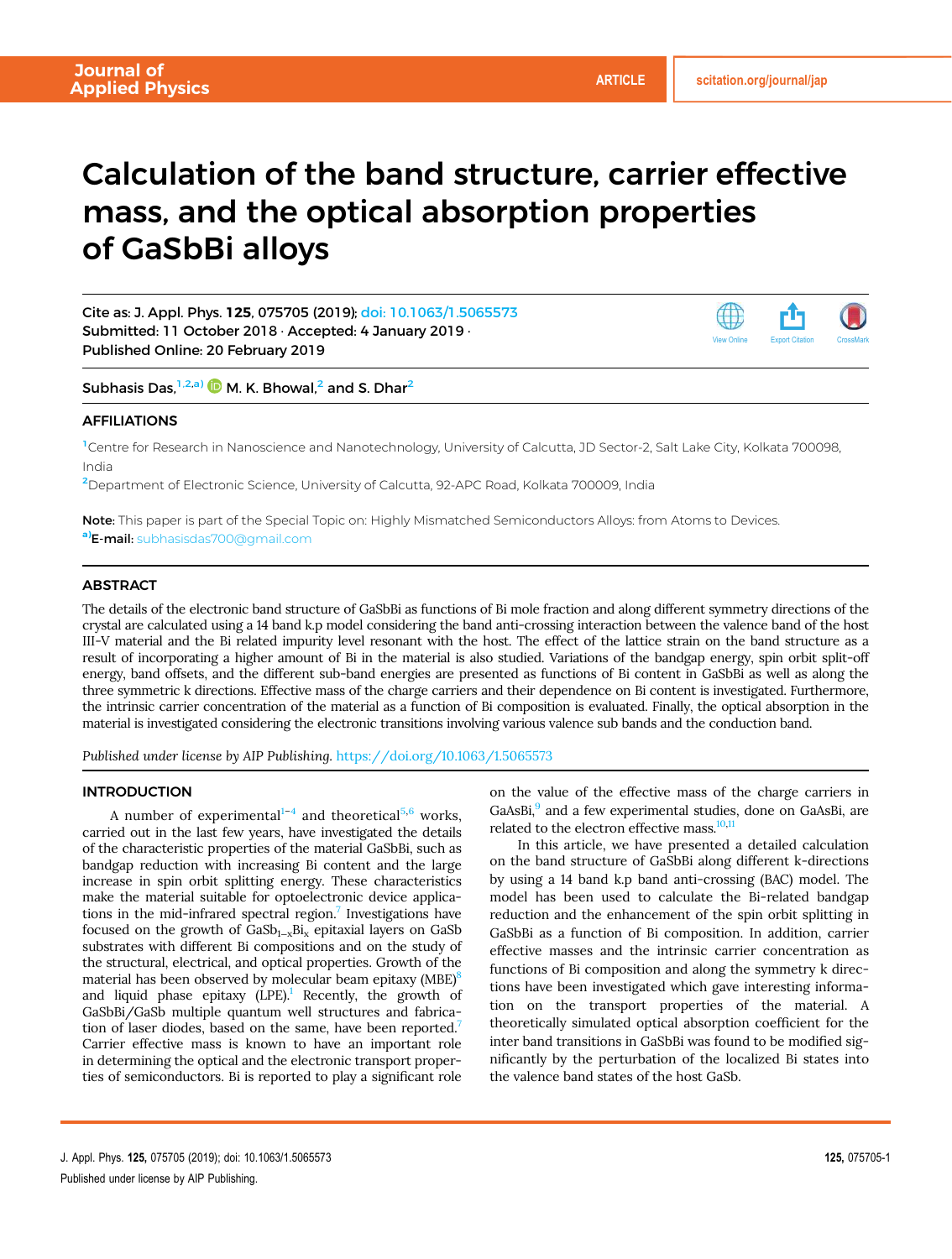### MATHEMATICAL METHODS

Calculation of the electronic band structure of  $GaSb_{1-x}Bi_x$ was done by using the 14 band k.p BAC model. $9$  We have used a basic 8 band k.p Hamiltonian for the host GaSb material by considering a conduction band with the standard 6-band Luttinger-Kohn Hamiltonian describing heavy hole (HH), light hole (LH), and the spin orbit split-off bands as shown below $12$ :

$$
H_{8\times 8} = \begin{bmatrix} \frac{ECB}{0} & 0 & -\frac{P_{+}}{\sqrt{2}} & \sqrt{\frac{2}{3}}P_{z} & \frac{P_{-}}{\sqrt{6}} & 0 & \frac{P_{z}}{\sqrt{3}} & \frac{P_{-}}{\sqrt{3}} \\ 0 & ECB & 0 & -\frac{P_{+}}{\sqrt{6}} & \sqrt{\frac{2}{3}}P_{z} & \frac{P_{-}}{\sqrt{2}} & \frac{P_{+}}{\sqrt{3}} & -\frac{P_{z}}{\sqrt{3}} \\ -\frac{P_{+}^{*}}{\sqrt{2}} & 0 & EHH & \alpha & \beta & 0 & \frac{i\alpha}{\sqrt{2}} & -i\sqrt{2}\beta \\ \sqrt{\frac{2}{3}}P_{z} & -\frac{P_{+}^{*}}{\sqrt{6}} & \alpha^{*} & ELH & 0 & \beta & \frac{iD}{\sqrt{2}} & i\sqrt{\frac{2}{2}}\alpha \\ \frac{P_{-}^{*}}{\sqrt{6}} & \sqrt{\frac{2}{3}}P_{z} & \beta^{*} & 0 & ELH & -\alpha & -i\sqrt{\frac{2}{2}}\alpha^{*} & \frac{iD}{\sqrt{2}} \\ 0 & \frac{P_{-}^{*}}{\sqrt{2}} & 0 & \beta^{*} & -\alpha^{*} & EHH & -i\sqrt{2}\beta^{*} & -\frac{i\alpha^{*}}{\sqrt{2}} \\ \frac{P_{z}}{\sqrt{3}} & \frac{P_{+}^{*}}{\sqrt{3}} & -\frac{i\alpha^{*}}{\sqrt{2}} & -\frac{iD}{\sqrt{2}} & i\sqrt{\frac{2}{2}}\alpha & i\sqrt{2}\beta & ESO & 0 \\ \frac{P_{-}^{*}}{\sqrt{3}} & -\frac{P_{z}}{\sqrt{3}} & i\sqrt{2}\beta^{*} & -i\sqrt{\frac{3}{2}}\alpha^{*} & -\frac{iD}{\sqrt{2}} & \frac{i\alpha}{\sqrt{2}} & 0 & ESO \end{bmatrix}
$$
(1)

Six localized p-like states of Bi atoms are represented by the diagonal matrix  $H_6^{Bi}$ . It is constituted by the position of the heavy hole/light hole levels of Bi atom  $E_{Bi}$  and the corresponding spin-orbit split-off level  $E_{Bi-SO}$ , having the same basis function as that of the host GaSb, are added to extend the Hamiltonian to a  $14 \times 14$  matrix.<sup>13</sup> The  $8 \times 8$  matrix in Eq. (1) is modified as  $H_{8\times 8}^{mod}$  with the addition of the band offset terms  $\Delta E_{\rm CBM}$ x to the position of conduction band (ECB),  $\Delta E_{\rm VBM}$ x to the position of heavy and light holes (EHH, ELH), and  $\Delta E_{SO}x$ to the position of spin orbit split off band (ESO). These are due to the linear change of the respective conduction, valence, and spin orbit split off band positions between the two end point binaries for different Bi contents according to the virtual crystal approximation (VCA). The terms constituting the Hamiltonian are described in Appendix A. The final expression for the  $14 \times 14$  Hamiltonian matrix is as follows:<sup>14</sup>

$$
H_{14\times14} \begin{bmatrix} 0&0&0&0&0&0&0&0 \\ 0&0&0&0&0&0&0&0 \\ 0&V_{Bi}&0&0&0&0&0&0 \\ 0&V_{Bi}&0&0&0&0&0&0 \\ 0&0&V_{Bi}&0&0&0&0&V_{Bi}&0 \\ 0&0&V_{Bi}&0&0&0&0&0&0&V_{Bi} &0 \\ 0&0&V_{Bi}&0&0&0&0&0&0&0&V_{Bi} &0 \\ 0&0&0&V_{Bi}&0&0&0&0&0&0&0&0 \\ 0&0&0&V_{Bi}&0&0&0&0&0&0&0&0 \\ 0&0&0&0&V_{Bi}&0&0&0&0&0&0&0 \\ 0&0&0&0&0&V_{Bi}&0&0&0&0&0&0&0 \\ 0&0&0&0&0&V_{Bi}&0&0&0&0&0&0&E_{Bi-SO}&0 \\ 0&0&0&0&0&0&V_{Bi}&0&0&0&0&0&E_{Bi-SO}&0 \\ 0&0&0&0&0&0&V_{Bi}&0&0&0&0&0&E_{Bi-SO}&0 \\ 0&0&0&0&0&0&V_{Bi}&0&0&0&0&0&E_{Bi-SO}&0 \\ \end{bmatrix}.
$$

 $(2)$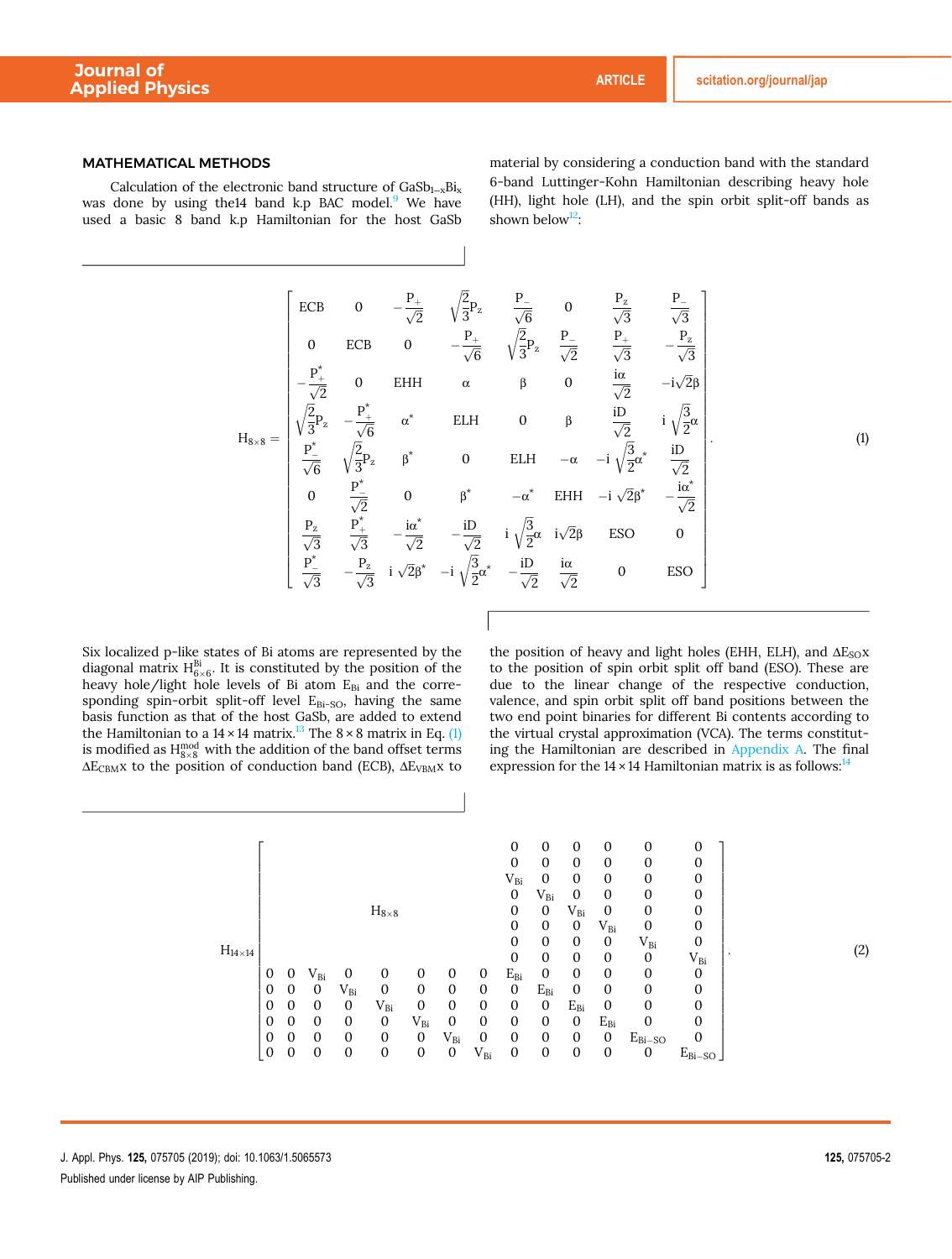Here,  $V_{\text{Bi}}$  represents the interaction energy between the isoelectronic localized state of Bi and the three p like states of the host GaSb valance band. Furthermore, the coupling term for Bi is denoted as  $V_{Bi} = C_{Bi}\sqrt{x}$ , where x is the Bi mole fraction and  $C_{Bi}$  is a measure of the strength of the interaction. The localized states of the Bi atom are represented by an additional diagonal matrix and are constituted by the localized Bi position of energy levels  $E_{Bi}$  and  $E_{Bi-SO}$ . The lattice constant of GaSb<sub>1-x</sub>Bi<sub>x</sub> is obtained from Vegard's law as a linear interpolation of the lattice constant of the two end point binaries as

$$
a_{GaSb_{1-x}Bi_x} = (1-x)a_{GaSb} + x a_{GaBi}, \qquad (3)
$$

where the value of  $a_{GaBi}$  is 6.324  $\AA^{15}$  and that of  $a_{GaSb}$  is  $6.095 \text{ Å}^{16}$  All the BAC parameters, used to calculate the band structure, are listed in Table IV. Band structure is obtained by diagonalization of the matrix  $H_{14\times14}$  and the same is used to calculate the effective mass m\* using the 14 band BAC model at the Г point in the non-equivalent high symmetry **k**-direction (Λ, Δ, and Σ). We can get the heavy hole  $(m<sub>hh+</sub><sup>*</sup>)$ , light hole  $(m_{lh+}^*)$ , spin-orbit splitting  $(m_{SO+}^*)$ , and the electron effective mass  $(m_{\text{cbe}}^*)$  from the second derivative of the energy sub-bands near the Brillouin zone centre.

#### RESULTS AND DISCUSSIONS

Figure  $1(a)$  shows the electronic band structure of GaSb<sub>1-x</sub>Bi<sub>x</sub>, calculated for x = 0.125, near the  $\Gamma$  point in the  $\Lambda$ ,  $\Delta$ , and  $\Sigma$  high symmetry non-equivalent **k** directions by using the14 band BAC model at 300 K. This model has been used to calculate the band structure up to 30% of the total length of each high symmetry directions. Unit of the length is taken as  $2\pi/a$ , where "a" is the lattice constant of GaSbBi, determined by the linear interpolation of the two end point binaries. The origin of the energy axis is taken at the top of the valence band (valence band maximum). The interaction between the host valance band matrix and the nearby situated Bi energy levels  $E_{Bi}$  and  $E_{Bi-SO}$  causes splitting of the heavy hole (HH), light hole (LH), and the spin-orbit splitting (SO) bands while the conduction band (CB) is left unaffected. All these exercises result in the formation of the bands,  $E_{CB}$ ,  $E_{HH_{\perp}^+}$ ,  $E_{L H_1^+}$ , and  $E_{SO_2^+}$ , and a degenerate valence band is predicted at the  $\bar{\Gamma}$  point.

The band structure of GaSb is calculated by the k.p method using an eight band second order Kane model which is added in Fig.  $1(a)$  for comparison with the band structure of GaSbBi. From dispersion relations, it is also found that the conduction band of GaSbBi changes with nearly the same fashion as that of GaSb. On the other hand, values of valence sub bands, like  $E_{HH+}$ ,  $E_{LH+}$ ,  $E_{SO+}$ , and  $E_{HH-}$ , change away from GaSb valence band for larger k values in all directions. However, the k dependence of E<sub>LH</sub><sub>−</sub> and E<sub>SO−</sub> shows a different nature with respect to that of GaSb but for larger k values where they follow each other.

Energy sub band levels are plotted for Bi contents up to 14 at. % in Fig. 1(b). The BAC model predicts that for higher Bi content,  $E_{CB}$  and  $E_{HH+/LH+}$  change more sharply than the other sub bands. Due to the incorporation of high mole fraction Bi (12.5%) in GaSb, conduction band minimum (CBM) decreases by 351.1 meV and there is an increase of the



FIG. 1. (a) The electronic band structure of  $GaSb_{0.875}Bi_{0.125}$  calculated by the 14 band k.p BAC model near the  $\Gamma$  point in three high symmetry directions  $\Delta$ ,  $\Lambda$ , and  $\Sigma$  shows the conduction band, heavy hole, light hole, and the spin-orbit split-off hole levels and their comparison with the same parameters for GaSb (solid dots) calculated from the 8 band k.p model. (b) Variation of the different energy sub-bands with increasing Bi content.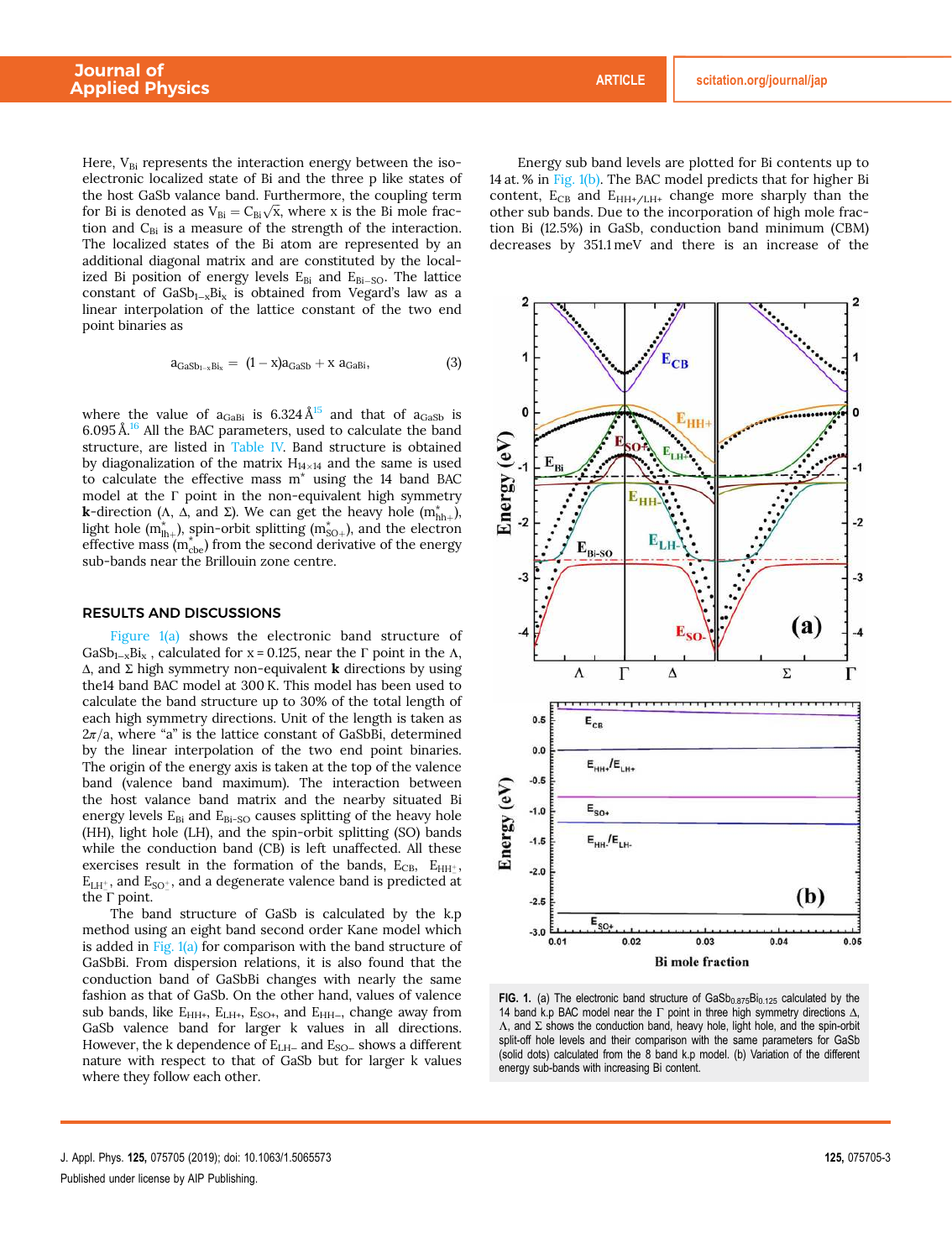valance band maximum (VBM) by 146.2 meV. These amount to a gross bandgap reduction of 492.8 meV corresponding to a bandgap reduction rate of ∼39 meV per percent of Bi incorporation. This value is close to the recent experimental value of  $35 \text{ meV}/\%$  Bi.<sup>3</sup> The spin-orbit splitting band (SO) moves downward by 20 meV. Figure  $1(a)$  indicates that Bi causes an upward shift of the VBM, whereas the CBM and the spin orbit splitting energy band show a downward movement.

The dependence of  $E_g$  on Bi mole fraction x in GaSb<sub>1-x</sub>Bi<sub>x</sub> is obtained from BAC model as

$$
E_g(x) = 0.72(1 - x) - 2.63x - 0.67x (1 - x).
$$
 (4)

From the Bi dependence of the bandgap energy, a bowing parameter of 0.67 eV is obtained which indicates that the values of  $E<sub>g</sub>$  from calculations, based on the BAC model, are different from that obtained from a linear interpolation between two end point binaries GaSb and GaBi.

At room temperature, the value of  $\Delta_{\text{SO}}$  is sufficiently higher than  $E_g$  which increases further with an increase in the Bi content in the material with a corresponding decrease in  $E_g$ . This property reduces the non-radiative Auger recombination processes, which is expected to make the material an attractive candidate for the fabrication of laser diodes. The spin orbit splitting energy dependence on Bi mole fraction x of  $GaSb_{1-x}Bi_x$  is obtained from the BAC model as

$$
\Delta_{SO}(x) = 0.76(1 - x) + 1.43x + 0.71x (1 - x). \tag{5}
$$



**FIG. 2.** Dependence of Bi mole fraction on bandgap  $(E_g)$ , spin orbit splitting energy ( $E_{SO}$ ), and the changes in the conduction band edge ( $\Delta E_C$ ) and the valence band edge  $(\Delta E_V)$  in GaSbBi with respect to that for GaSb.

From this equation, it is found that  $\Delta_{SO}$  changes nearly by 12 meV/% Bi for GaSbBi. Again  $\Delta E_{CB}$  and  $\Delta E_{VB}$ , respectively, are the relative conduction band and valence band energy positions of GaSbBi with respect to that of GaSb.  $ΔE<sub>CB</sub>$ changes linearly with Bi content according to the VCA. BAC modal estimates a functional relationship of  $\Delta E_{VB}$  with Bi mole fraction x as

$$
\Delta E_{VB}(x) = 2.16 \times 10^{-4} (1 - x) + 0.58x + 0.66x (1 - x). \tag{6}
$$

Figure 2 presents the variation of all the above parameters with Bi content in the material.

Due to the incorporation of a higher amount of Bi in the lattice, compressive strain, generated at the interface of GaSbBi and GaSb, plays an important role. The strain causes a splitting of the heavy hole and the light hole levels at the zone centre which was found experimentally using photoreflectance (PR) techniques. $<sup>2</sup>$ </sup>

To consider the effect of strain on the Hamiltonian in Eq. (1), hydrostatic components of strain are added to both the conduction and the valence bands. Additionally, shear component of strain breaks the valence band degeneracy by separating heavy hole and light hole energy levels  $as<sup>T</sup>$ 

$$
ECB_{strain} = ECB_{unstrain} + \delta E_{CB}^{hy},
$$
  
\n
$$
EHH_{strain} = EHH_{unstrain} + \delta E_{VB}^{hy} - \frac{1}{2} \delta E_{S},
$$
  
\n
$$
ELH_{strain} = ELH_{unstrain} + \delta E_{VB}^{hy} + \frac{1}{2} \delta E_{S}.
$$
  
\n(7)

Here  $\delta E_{\rm CB}^{\rm hy}$  and  $\delta E_{\rm VB}^{\rm hy}$  are the hydrostatic components of strain which, respectively, tend to shift the conduction band and valence band.  $\delta E_S$  is the shearing component of strain. Detailed calculations of these strain components are described in Appendix B.

Using the strain modified Hamiltonian, we have calculated the band structure of GaSbBi with 14 at. % Bi and compared it with the unstrained band structure in Fig. 3. We also compared the variation of the bandgap  $E_g$  with changes in the Bi at. % for unstrained and strained GaSbBi in Fig. 2. It is observed that  $E_g$  in both cases is comparable up to about 6 at. % Bi. For further rise in the Bi content,  $E_g$  shows a decrease for the unstrained case with respect to that calculated considering strain. At 14 at. % Bi content, the difference is as high as 200 meV and the rate of reduction of  $E<sub>g</sub>$  is decreased from 39.28 meV to 37.85 meV per at. % Bi. These results are important for the design of heterostructure and quantum well devices. Bandgap reduction of GaSbBi per %Bi obtained from the literature are illustrated in Table I.

A knowledge of the electron effective mass in GaSbBi as a function of Bi content is important for understanding the carrier transport in the material and technologically a key parameter for the design of devices. Effective masses are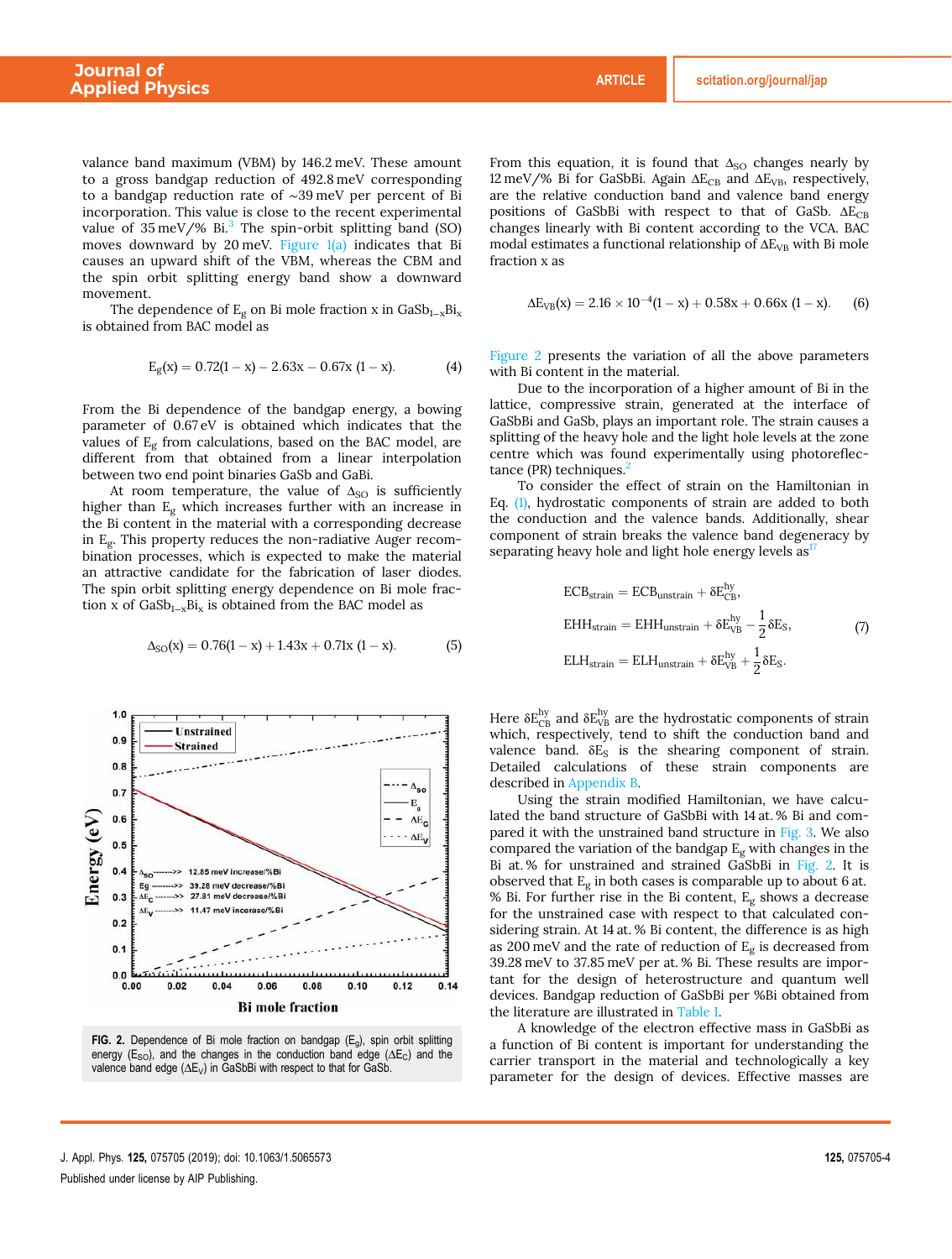

FIG. 3. Electronic band structure of (a) unstrained  $GaSb_{0.86}Bi_{0.14}$  and (b) strained  $\text{GaSb}_{0.86}\text{Bi}_{0.14}$  near the Brillouin zone centre.

calculated from the band structure near the Brillouin zone centre by using the relation

$$
\frac{1}{m^*(k)} = \frac{1}{h^2 k} \left| \frac{dE(k)}{dk} \right|,\tag{8}
$$

where E(k) values are related to the different energy subbands including the conduction band and the six degenerate valence bands and are obtained from the interaction of the host valence bands with the Bi energy levels. Figure 4 shows the dependence of different sub-band effective masses in GaSbBi on Bi mole fraction up to a maximum of 0.14. For GaSb (with no Bi), different values of the electron and the hole effective masses were calculated by solving the standard 8-band k.p model, and the results are shown in Table II.

Effective masses display a change in their values with increasing Bi content in GaSb. Figure 4 shows that the values of the lower sub-band hole effective masses  $m_{\text{SO}-}$ ,  $m_{\text{LH}-}$ ,



FIG. 4. Variation of effective mass in different energy sub-bands of GaSbBi with an increase in Bi compositions.

and  $m<sub>HH-</sub>$  are some ten times the rest mass  $m<sub>0</sub>$ , and these are quite heavier than the upper sub-band hole effective masses  $m_{SO+}$ ,  $m_{LH+}$ , and  $m_{HH+}$ . The value of  $m_{SO-}$  is very high at low value of Bi in the material and rapidly falls and saturates close to a value ∼4-6 at. % of Bi. However, in spite of the values being very high compared to the upper sub-band effective masses, they are not expected to contribute significantly to the transport properties. Similar variation is observed for  $m_{HH-}$  and  $m_{LH-}$  though the maximum values are relatively low. Variation of the upper sub band hole effective masses and that of the electron effective mass are somewhat insignificant in the entire range of the Bi mole fraction investigated. Hence, we are mostly interested in the values of  $m<sub>SO+</sub>$ ,  $m<sub>LH+</sub>$ ,  $m<sub>HH+</sub>$  and  $m<sub>CB</sub>$ , and their dependence on the Bi content along the symmetry directions are plotted in Fig. 5. From this figure, the approximate changes in the conduction and valence band effective masses with Bi along three symmetric directions are calculated and listed in Table III.

To our knowledge, there are no such experimental results of carrier effective masses of GaSbBi reported. The accuracy of the bandgap reduction and the effective mass

**TABLE I.** Rate of reduction of the bandgap energy  $E_0$  per % Bi in GaSbBi.

| Procedure                       | <b>Bandgap Reduction/%Bi</b>                        | Reference                     |  |  |
|---------------------------------|-----------------------------------------------------|-------------------------------|--|--|
| Photoluminescence               | 35 meV                                              | Wang $18$                     |  |  |
| Absorption                      | 35 meV                                              | Raipalke et al. <sup>3</sup>  |  |  |
| Absorption                      | 32 meV (up to 4.5 at. % Bi)                         | Rajpalke et al. <sup>4</sup>  |  |  |
| Ab <i>initio</i> calculation    | 35.6 meV (<5 at. % Bi)                              | Polak et al. <sup>5</sup>     |  |  |
| Photoreflectance                | 30 meV (<4.2 at % Bi)                               | Kopaczek et al. <sup>2</sup>  |  |  |
| Photoluminescence               | 28 meV (up to 14 at. %Bi)                           | Delorme et al. <sup>19</sup>  |  |  |
| Valence band anticrossing model | $40.2 \,\mathrm{meV}$                               | Samajdar et al. <sup>20</sup> |  |  |
| 14 × 14 band anticrossing model | 39.2 meV (without strain)<br>37.8 meV (with strain) | This work                     |  |  |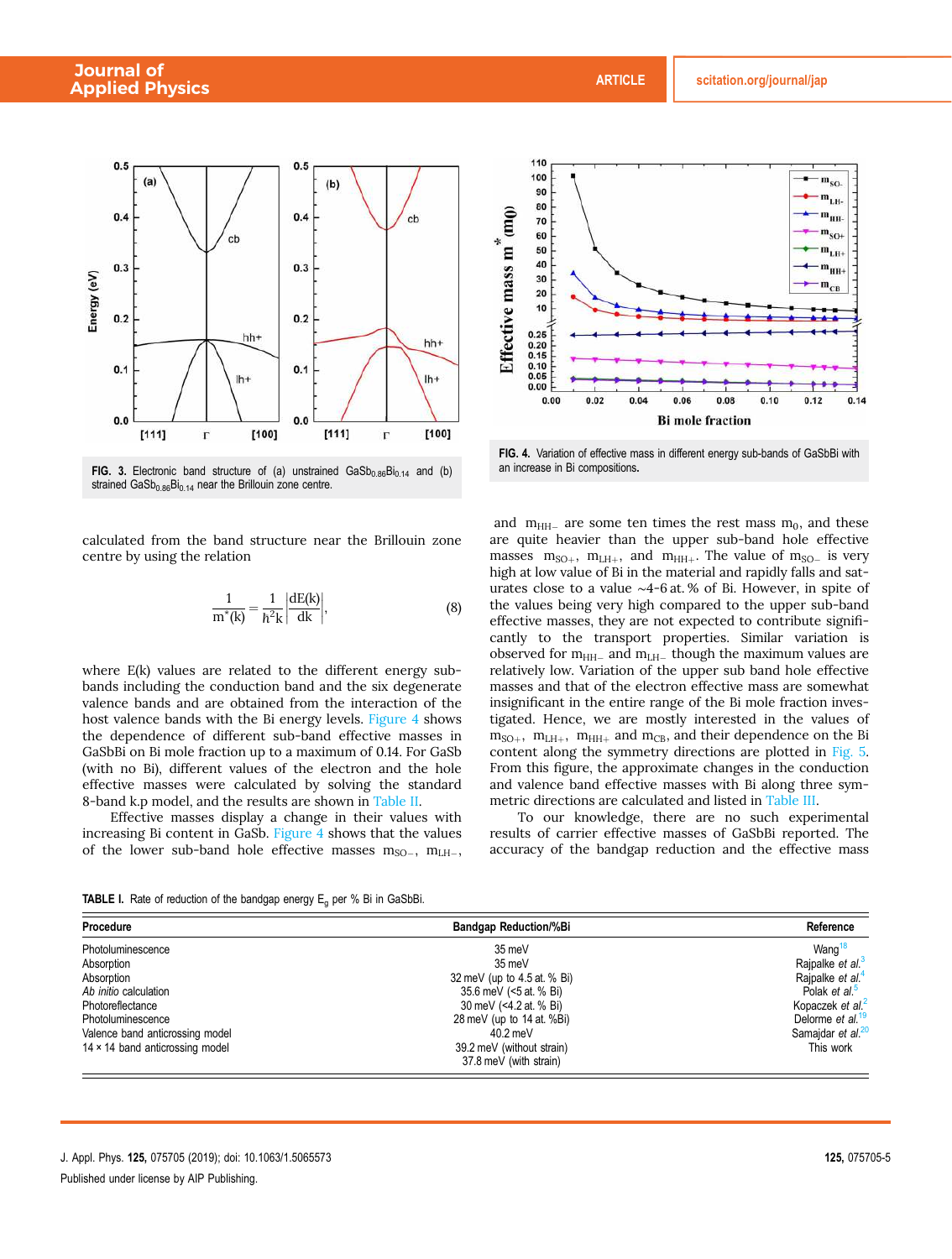TABLE II. Effective mass of electrons and holes in GaSb, calculated from 8 band k.p model.

| <b>Electron</b>                  | Heavy hole                      | Light hole                       | Spin orbit split off hole      |  |  |  |
|----------------------------------|---------------------------------|----------------------------------|--------------------------------|--|--|--|
| $0.039 \, \text{m}$ <sub>0</sub> | $0.25 \, \text{m}$ <sub>0</sub> | $0.048 \, \text{m}$ <sub>0</sub> | $0.138 \text{ m}$ <sub>0</sub> |  |  |  |

variation obtained depend mostly on the selection of the different BAC parameters used in the calculation which are being listed in Table IV.

The parameter  $E_{Bi}$  is the position of Bi level below the valence band edge of GaSb and was calculated using the position of the Bi-energy level with respect to GaAs valence band edge<sup>13</sup> and the valence band offset between GaSb and GaAs.<sup>16</sup> Another important parameter is  $C_{Bi}$  which is a fitting parameter.  $C_{Bi}$  has been selected here by fitting the experimental bandgap data of GaSbBi as a function of Bi content reported in different studies. $3,1$ 

The valence band offset  $\Delta E_{VBM}$  was determined from the comparison of valence band edge energies of GaSb and GaBi taken from Refs. 16 and 21. Similarly, conduction band offset  $\Delta E_{\rm CBM}$  is calculated by putting the bandgap energies of GaSb and GaBi from Refs. 16 and 20. Finally, spin orbit split-off band offset was estimated from the theoretical value of the GaBi spin orbit splitting energy.<sup>22</sup>

Using these BAC parameters, our calculated result shows good agreement with the majority of other works listed in Table I.

| <b>TABLE III.</b> Change in the value of the electron and the hole effective masses per |  |  |  |  |
|-----------------------------------------------------------------------------------------|--|--|--|--|
| % Bi along the different high symmetry k directions.                                    |  |  |  |  |

| <b>Effective mass</b> |                          |                           |                           |  |  |
|-----------------------|--------------------------|---------------------------|---------------------------|--|--|
| $m_{CB}$              | $-1.9628 \times 10^{-3}$ | $-1.9607 \times 10^{-3}$  | $-1.9592 \times 10^{-3}$  |  |  |
| $m_{HH+}$             | $1.2964 \times 10^{-3}$  | $1.8385 \times 10^{-3}$   | $3.7 \times 10^{-3}$      |  |  |
| $m_{LH+}$             | $-2.1185 \times 10^{-3}$ | $-1.90357 \times 10^{-3}$ | $-1.84714 \times 10^{-3}$ |  |  |
| $mSO+$                | $-3.3907 \times 10^{-3}$ | $-3.39714 \times 10^{-3}$ | $-3.3985 \times 10^{-3}$  |  |  |

The calculated values of the carrier effective masses were next used to obtain the intrinsic carrier concentration  $(n<sub>i</sub>)$  in GaSbBi as a function of Bi content using the relation

$$
n_i(x, T) = 2.5 \times 10^{19} m_C^*(x)^{3/4} m_V^*(x)^{3/4} \left(\frac{T}{300}\right)^{3/2} e^{-\frac{F_g(x, T)}{2k_\beta T}}, \qquad (9)
$$

where  $m_C^*$  and  $m_V^*$ , respectively, are the density of state effective masses of conduction band and valence band and are given by m<sub>CB</sub> and  $\left\{ m_{HH+}^{*} \right\}^{3/2} + m_{LH+}^{*} \right\}^{3/2} + \left[ m_{SO+}^{*} \exp \left( - \frac{\Delta_{SO}}{kT} \right) \right]^{3/2} \right\}^{2/3}$ . The results of our calculations are being presented in Fig. 6.

For GaSb, n<sub>i</sub> has a value of ~8 × 10<sup>f1</sup> cm<sup>-3</sup> which according to our calculated results in Fig. 8 increases with the incorporation of Bi, and this increment is doubled per at. % Bi. The obvious reason is the lowering of bandgap due to Bi addition.



**FIG. 5.** Values of carrier effective mass along the symmetry k directions: Δ, Λ, and Σ in k-space for some important specific sub-bands like conduction band E<sub>CB</sub> (m<sub>CB</sub>), heavy holes  $\mathsf{E}_{\mathsf{HH+}}$  (m $^*_{\mathsf{HH+}}$ ), light holes  $\mathsf{E}_{\mathsf{LH+}}$  (m $^*_{\mathsf{LH+}}$ ) and spin orbit split off holes  $\mathsf{E}_{\mathsf{SO+}}(\mathsf{m}^*_{\mathsf{SO+}})$ .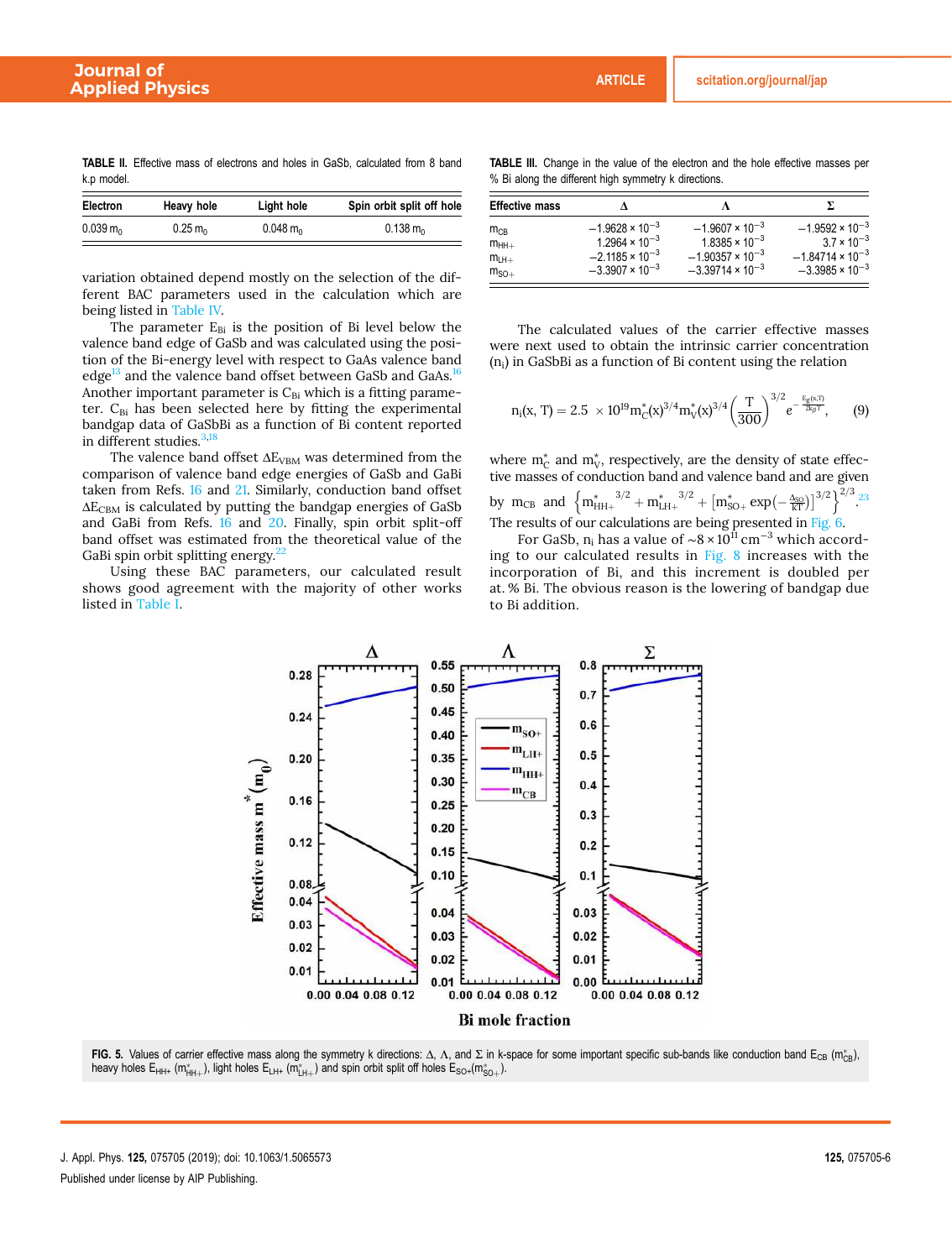TABLE IV. Parameters used in BAC model.

| $E_G(eV)$ | $E_P(eV)$   | $\mathcal{L}_{\mathsf{Bi}}(\mathsf{eV})$ | $_{-SO}(eV)$<br>⊏Bi-                | ∪Bi              | $\Delta E_{\text{CBM}}(eV)$ | $\Delta E_{VBM}$ (eV) | $\Delta E_{SO}(eV)$   | $\Delta_{SO}(eV)$   | --                      | $\sim$        | o el |
|-----------|-------------|------------------------------------------|-------------------------------------|------------------|-----------------------------|-----------------------|-----------------------|---------------------|-------------------------|---------------|------|
| 0.72      | $\sim$<br>- | $\rightarrow$<br>-<br>.                  | $-2.67$<br>$\overline{\phantom{a}}$ | $\sim$<br>ו ט. ו | 0.70<br>$-$<br>ى ، .        | 0.38<br>.             | $\Omega$<br>-<br>1.UU | $\sim -e$<br>v. 1 c | $\sim$ $\sim$<br>$\sim$ | $\sim$<br>4.0 |      |



FIG. 6. Variation of intrinsic carrier concentration of GaSbBi as a function of Bi mole fraction in GaSbBi.

For investigation of the optical absorption properties of GaSbBi, we used the electronic band structure obtained from the BAC model using the procedure prescribed by Perlin et al.<sup>24</sup> The absorption coefficient is given as<sup>25</sup>

$$
\alpha(hv) \propto \sum_{c,v} \frac{|P_{cv}|^2 J_{cv}(hv)}{hv},\tag{10}
$$

where  $P_{cy}$  is the momentum matrix element for the optical transition, obtained from the BAC model.  $J_{cv}$  is the optical joint density of state, given by

$$
J_{cv} \propto \int \delta[E_c(k) - E_v(k) - \hbar \omega] dk.
$$
 (11)

 $E_c$  is the conduction band energy of GaSbBi and  $E_v$  represents the different valence sub-bands formed by the interactions of HH, LH, and SO with the localized Bi levels. The total absorption coefficient is obtained as the sum of the different



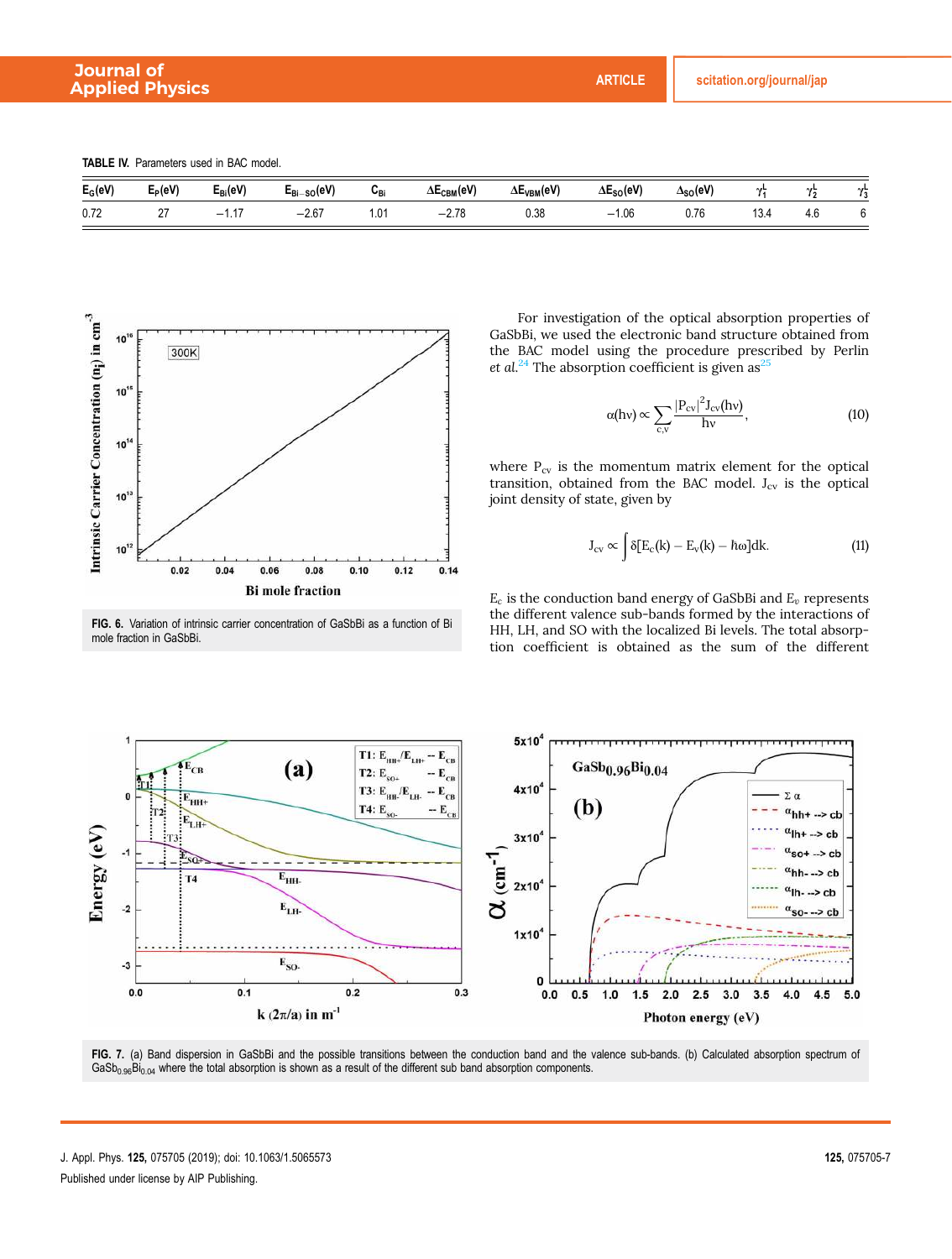

FIG. 8. Absorption coefficient vs photon energy for three different Bi content in **GaSbBi** 

sub-band absorptions.<sup>26</sup> Figure  $7(a)$  shows the various electronic transitions involved in the absorption process.

The total optical absorption in GaSbBi is described by six interband transitions, as shown in Fig.  $7(b)$ . The total absorption is associated with four different valence sub band transitions indicated by the steps in the absorption spectrum as is observed. In Fig. 8, the spectra are presented for three different Bi content in the material and indicate that increased Bi tends to reduce the absorption in the material.

#### **CONCLUSION**

We have modified the usual 12 band k.p valence band anticrossing model to a 14 band k.p model by taking into consideration the conduction band along with the valence sub bands to calculate the band structure and the related parameters of GaSbBi as a function of Bi content and along the different high symmetry k directions. We have considered the effect of compressive strain emanating from the introduction of Bi in GaSb and calculated the band structure near the Brillouin zone for both strained and unstrained cases for high Bi content in GaSbBi. The variation of carrier effective masses in different sub-band energy levels and along the symmetric k directions and their dependence on Bi have been obtained. The calculated values of the effective masses have been used to further calculate the intrinsic carrier concentration in the

lated the values of the absorption coefficient in the material for different Bi compositions and obtained the details of the transitions involved in the absorption process.

## ACKNOWLEDGMENTS

 $EH$ 

Subhasis Das acknowledges financial support obtained through a Senior Research Fellowship from the University Grants Commission, Government of India.

material as a function of Bi content. Finally, we have calcu-

## APPENDIX A: TERMS USED IN HAMILTONIAN (1)

$$
\begin{aligned} \text{ECB } &= \text{E}_{g} + \frac{\hbar^{2}}{2\text{m}_{0}} \left[ \frac{1}{m_{e}^{*}} - \frac{\text{E}_{p}}{3} \left( \frac{2}{\text{E}_{g}} + \frac{1}{\text{E}_{g} + \Delta_{\text{SO}}} \right) \right] \\ & \times (\text{k}_{x}^{2} + \text{k}_{y}^{2} + \text{k}_{z}^{2}) + \Delta \text{E}_{\text{CBM}} \text{x}, \\ \text{H } &= \frac{-\hbar^{2}}{2\text{m}_{0}} \left[ (\text{k}_{x}^{2} + \text{k}_{y}^{2})(\gamma_{1} + \gamma_{2}) + \text{k}_{z}^{2}(\gamma_{1} - 2\gamma_{2}) \right] + \Delta \text{E}_{\text{VBM}} \text{x}, \end{aligned}
$$

$$
\mathrm{ELH} \ = \frac{-\hbar^2}{2m_0} \big[ (k_x^2 + k_y^2) (\gamma_1 - \gamma_2) + k_z^2 (\gamma_1 + 2 \gamma_2) \big] + \Delta E_{VBM} x,
$$

$$
ESO = \frac{1}{2}(L+H) - \Delta_{SO} + \Delta E_{SO}x,
$$
  
\n
$$
P_{\pm} = P(k_x \pm i k_y),
$$
  
\n
$$
P_z = P k_z,
$$
  
\n
$$
\alpha = \frac{h^2}{2m_0} 2\sqrt{3}[k_z(k_x - i k_y)\gamma_3],
$$
  
\n
$$
\beta = \frac{h^2}{2m_0}\sqrt{3}[(k_x^2 - k_y^2)\gamma_2 - 2ik_xk_y\gamma_3],
$$
  
\n
$$
D = L - H.
$$

 $E_g$  is the unstrained bandgap of GaSb and P is the Kane matrix element in terms of energy unit as

$$
E_P=\frac{2\;m_0}{\hbar^2}P^2.
$$

The valence band parameters used in the 8-band Hamiltonian is different from Luttinger parameters used in the  $6 \times 6$ Hamiltonian, since the conduction band is now treated exactly in the  $8 \times 8$  Hamiltonian and must be subtracted off the original Luttinger parameters. These parameters are called modified Luttinger parameters and are related to